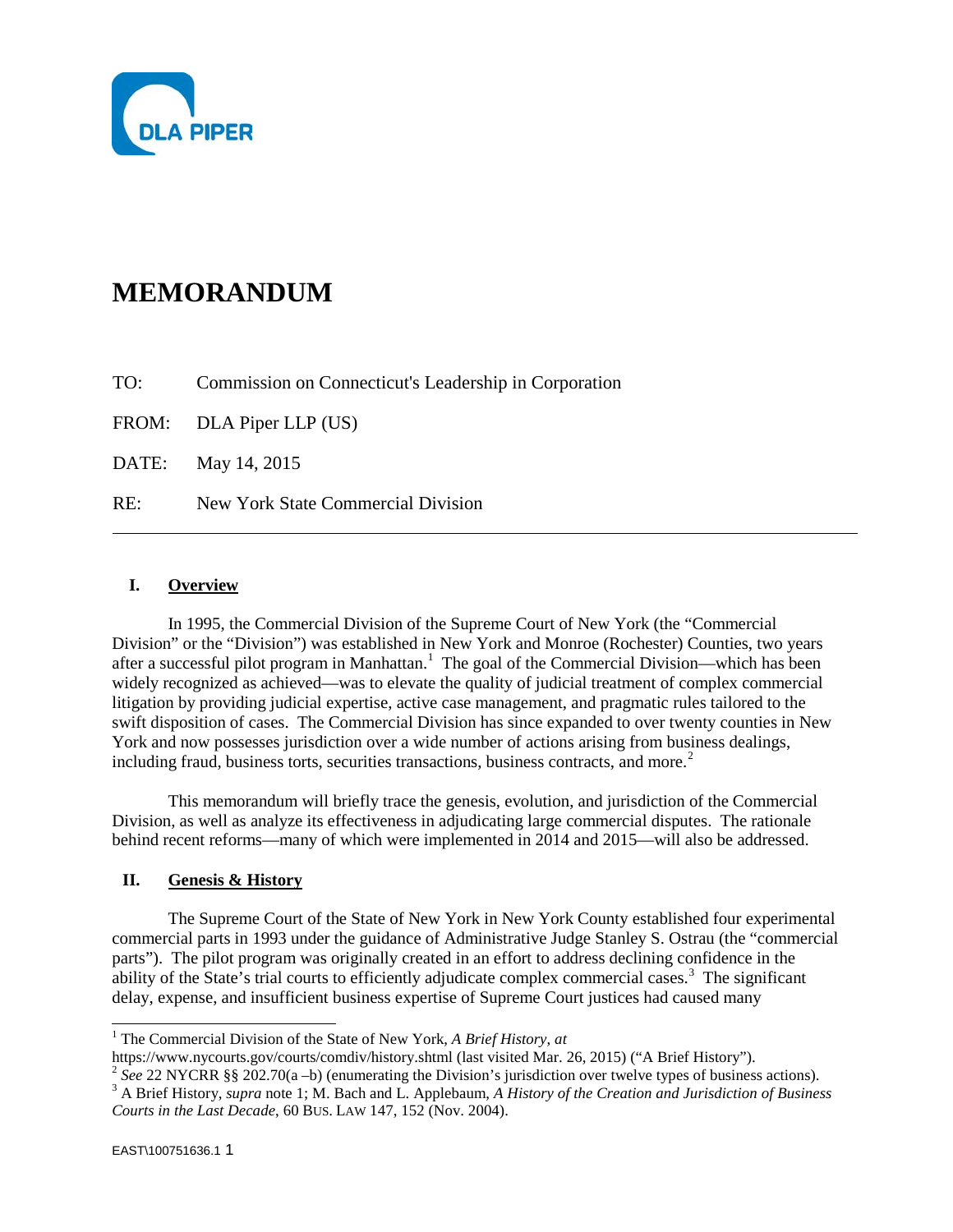commercial practitioners to avoid New York State courts, preferring instead to file suit in the federal courts or the state courts of Delaware.<sup>[4](#page-1-0)</sup> The pilot program had a quick impact, as a thirty-five percent increase in the rate of dispositions in 1993 was attributed to the efficiencies of the commercial parts.<sup>[5](#page-1-1)</sup>

A 1995 task force of the Commercial and Federal Litigation Section of the New York State Bar Association (the "1995 Task Force") formally recommended the development of a commercial court and provided suggestions concerning technology, case management, and methods to promote the expedient disposition of commercial cases.<sup>[6](#page-1-2)</sup> In November 1995, the Commercial Division opened in New York and Monroe Counties and continued the success achieved in the pilot program. Commentators noted that "[s]ince its inception, the Commercial Division has helped stem the flight of commercial litigants from New York's courts, and to maintain New York's status as the premier state for the conduct of business."<sup>[7](#page-1-3)</sup>

A 1997 State-wide judicial restructuring plan by Chief Justice Judith S. Kaye proposed expanding the Commercial Division into additional counties. By 2002, Commercial Division Judges were also adjudicating cases in Albany, Suffolk, Kings, Nassau, Erie (Buffalo), and Westchester Counties—areas of the state containing substantial business litigation.<sup>[8](#page-1-4)</sup>

## **III. Recent Developments**

In 2012, Chief Judge Jonathan Lippman established the Chief Judge's Task Force on Commercial Litigation in the 21st Century (the "2012 Task Force"). The 2012 Task Force—composed of leading practitioners, academics, and New York Supreme Court Justices—noted that it "could not overstate the importance to New York State['s] . . . economy and its vitality [] of maintaining . . . a successful, highly regarded Commercial Division."<sup>[9](#page-1-5)</sup> Charged with "taking a fresh look at ways to enhance" the Division,<sup>[10](#page-1-6)</sup> the 2012 Task Force identified six categories for potential improvement: (1) revising the Commercial Division's docket; (2) enhancing the support available to Commercial Division Justices; (3) reforming the procedures by which cases are assigned to the Commercial Division; (4) facilitating early case resolution; (5) providing further support for international arbitration; and (6) continuously monitoring the long term strategic goals of the Commercial Division. $^{11}$  $^{11}$  $^{11}$ 

These suggestions have been recently implemented and illustrate that New York State is committed to constantly improving the efficiency of its commercial courts, especially in light of the need to adjudicate cutting-edge legal issues following the financial crisis and address the growing burdens of ediscovery. Many of the following reforms, in particular, are aimed at reducing delay, managing the cost of litigation, and ensuring the Commercial Division is an appealing venue for litigants:

<span id="page-1-1"></span><span id="page-1-0"></span><sup>&</sup>lt;sup>4</sup> M. Bach and L. Applebaum, *supra* note 3, at 152.<br><sup>5</sup> ABA Ad Hoc Committee on Business Courts, *Business Courts: Towards A More Efficient Judiciary*, 52 BUS.<br>LAW. 947, 957 (1997).

<span id="page-1-3"></span><span id="page-1-2"></span><sup>&</sup>lt;sup>6</sup> A Brief History, *supra* note 1.<br><sup>7</sup> The Association of the Bar of the City of New York, The Council on Judicial Administration, *Report on the Chief* Judge's *Restructuring Plan, available at http://www2.nycbar.org/P*  $8\text{ A}$  subsequent expansion created the Commercial Division throughout New York's entire 7th Judicial District (Cayuga, Livingston, Monroe, Ontario, Seneca, Steuben, Wayne, and Yates Counties) and 8th Judicial District

<span id="page-1-5"></span><span id="page-1-4"></span> $\frac{1}{9}$  The Chief Judge's Task Force on Commercial Litigation in the 21st Century, Report and Recommendations to the Chief Judge of the State of New York, June 2012, *available at*

https://www.nycourts.gov/courts/comdiv/PDFs/ChiefJudgesTaskForceOnCommercialLitigationInThe21stpdf.pdf ("2012 Task Force Report").<br><sup>10</sup> A Brief History, *supra* note 1.

<span id="page-1-6"></span>

<span id="page-1-7"></span><sup>&</sup>lt;sup>11</sup> 2012 Task Force Report, *supra* note 9.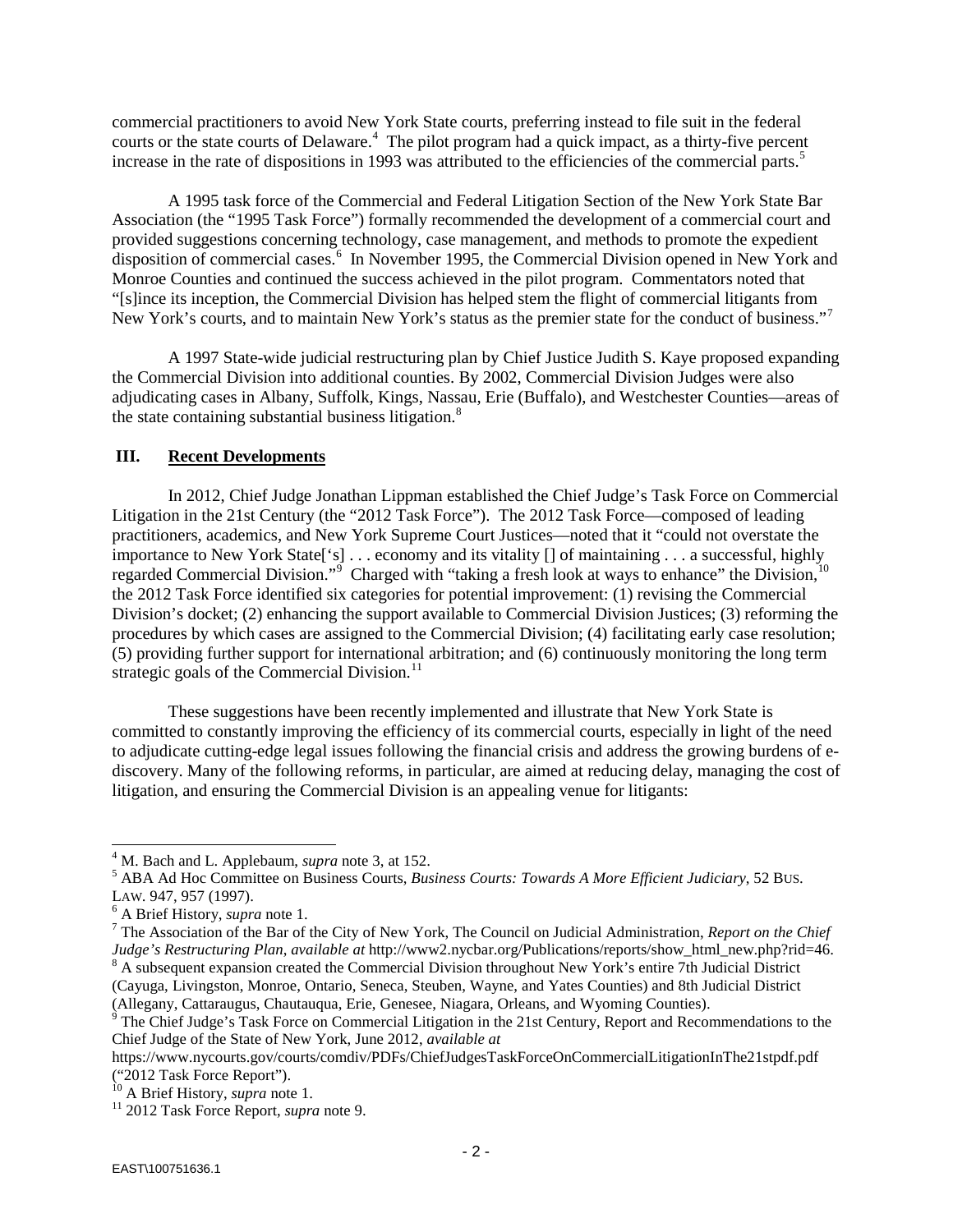- Allowing letter briefing of discovery disputes (effective Apr. 1, 2015);
- Limiting the number of depositions and interrogatories (effective Apr. 1, 2015);<sup>[12](#page-2-0)</sup>
- Replacing itemized privilege logs with categorical privilege logs (effective Sept. 2, 2014);<sup>[13](#page-2-1)</sup>
- Developing a pilot program for appointment of "Special Masters" with expertise in complex discovery disputes (effective Aug. 4, 2014);
- Providing an accelerated adjudication option (effective June 2, 2014); and
- Introducing mandatory mediation in certain cases (effective July 28, 2014).

## **IV. Composition & Jurisdiction**

Today, there are over 25 judges in the Commercial Division serving over twenty counties in New York State. Nine of those justices serve Manhattan—the state's center of commerce. The Division has jurisdiction over cases that meet the monetary and subject matter thresholds explained in Section 202.70 of the Rules of the Commercial Division (the "Rules"). Plaintiffs must be seeking monetary damages ranging from a minimum of \$50,000 in Albany County to \$500,000 in New York County (recently raised from \$150,000).<sup>[14](#page-2-2)</sup> Provided the monetary threshold is met, or equitable or declaratory relief is sought, the Rules provide that the Commercial Division has jurisdiction over twelve enumerated areas of business dealings ranging from breach of contract to shareholder derivative suits to environmental insurance coverage actions.[15](#page-2-3)

Once an action is commenced by service of a complaint, a party can seek assignment of the case to the Commercial Division by completing a Request for Judicial Intervention ("RJI") certifying that the case meets the Division's monetary and jurisdictional rules.<sup>[16](#page-2-4)</sup> If a party files an RJI without the "commercial" designation, any other party to the action may make a letter application to the Administrative Judge to transfer the case into the Commercial Division.<sup>[17](#page-2-5)</sup> Non-Commercial Division justices to whom an action is assigned may also petition the Administrative Judge for transfer.<sup>[18](#page-2-6)</sup>

#### **V. Effectiveness & Influence**

The Commercial Division has been praised for its ability to efficiently adjudicate complex commercial actions—and for good reason. Statistics released by the New York Supreme Court's Office of Court Administration illustrate that in the Division's first year in New York County, the average disposition time in contract cases dropped by 29 percent and the total number of pending actions dropped by 26 percent.<sup>[19](#page-2-7)</sup> By 2002, the average disposition time for contract cases within the Division was reduced

<span id="page-2-1"></span><span id="page-2-0"></span><sup>&</sup>lt;sup>12</sup> 22 NYCRR § 202.70(g)(11-a) (interrogatories); 22 NYCRR § 202.70(g)(11-d) (depositions).<br><sup>13</sup> 22 NYCRR § 202.70(g)(11-b).<br><sup>14</sup> 22 NYCRR § 202.70(a).<br><sup>15</sup> 22 NYCRR § 202.70(b). The Rules also specifically provide types

<span id="page-2-3"></span><span id="page-2-2"></span>which cannot be heard in the Commercial Division even if the monetary threshold is met. *See* 22 NYCRR §

<sup>202.70(</sup>c).<br><sup>16</sup> 22 NYCRR § 202.70(d).

<span id="page-2-5"></span><span id="page-2-4"></span><sup>&</sup>lt;sup>17</sup> 22 NYCRR § 202.70(e).<br><sup>18</sup> 22 NYCRR § 202.70(e).

<span id="page-2-6"></span>

<span id="page-2-7"></span><sup>19</sup> M. Bach and L. Applebaum, *supra* note 3, at 154 n.27.